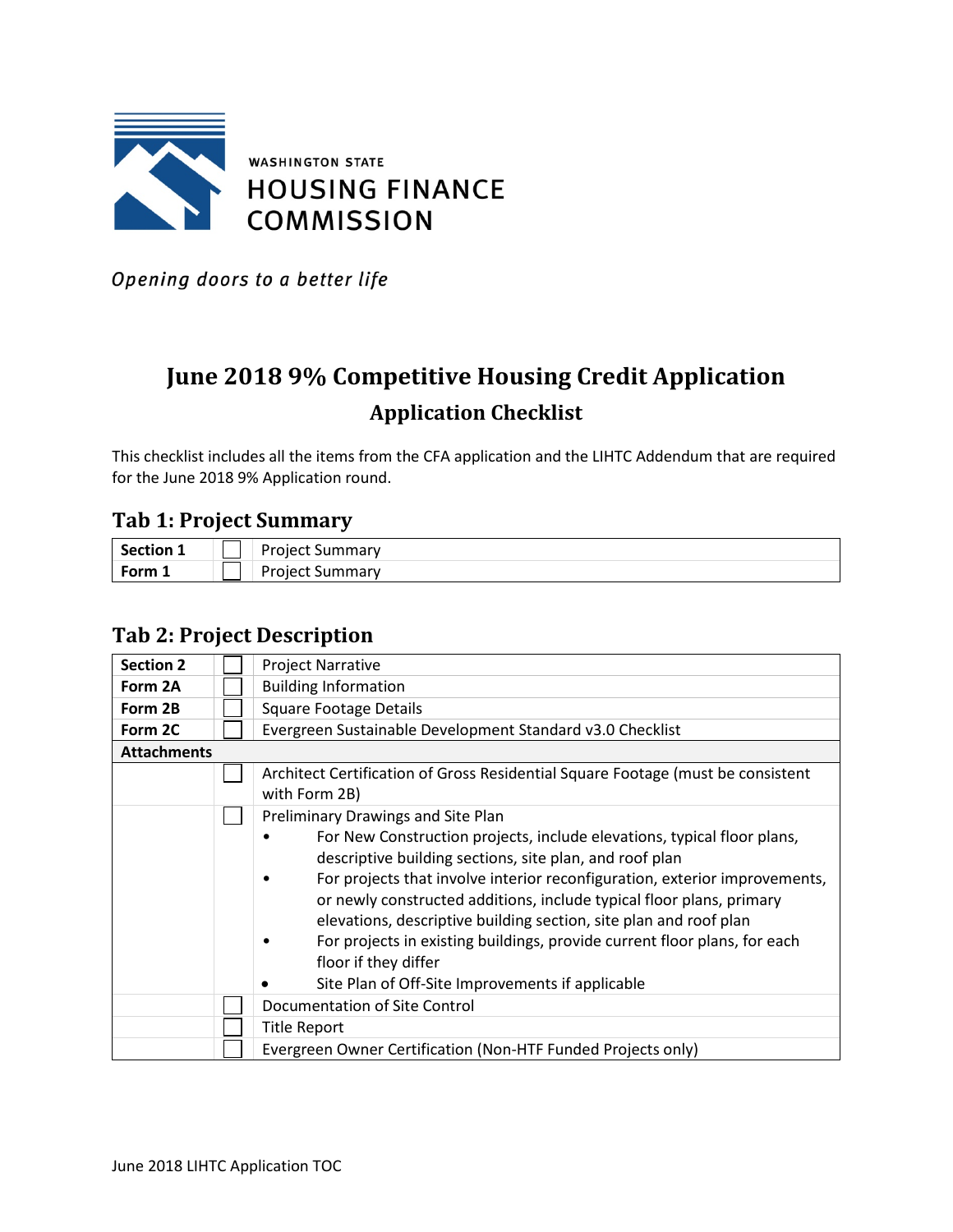### **Tab 3: Need & Populations Served**

| <b>Section 3</b>   | Need & Populations Served                          |
|--------------------|----------------------------------------------------|
| Form 3             | Populations to be Served                           |
| <b>Attachments</b> |                                                    |
|                    | Market Study                                       |
|                    | Document of consistency with the Consolidated Plan |
|                    | Notification of Public Housing Authority           |

#### **Tab 4: Relocation**

| <b>Section 4</b>   | Relocation                                                                          |
|--------------------|-------------------------------------------------------------------------------------|
| Form 4             | <b>Relocation Budget</b>                                                            |
| <b>Attachments</b> |                                                                                     |
|                    | <b>Tenant Relocation Plan</b>                                                       |
|                    | Samples of the General Information Notice issued to all current occupants           |
|                    | <b>Drafts of Move-In Notices</b>                                                    |
|                    | Drafts of Notices re: displacement and benefits                                     |
|                    | Approval letter from local government agency with jurisdiction over tenant          |
|                    | relocation issues                                                                   |
|                    | List of existing residential and commercial tenants (include all occupants, with or |
|                    | without leases). Include the following information:                                 |
|                    | For residential occupants, include type of occupancy (renter vs homeowner),         |
|                    | household size, unit size, and household income and rent information that is        |
|                    | current as of the date of application. Vacant units should also be listed with      |
|                    | the move-out date of the last tenant.                                               |
|                    | For commercial occupants, include name and type of business, length of<br>$\bullet$ |
|                    | occupancy, and current lease terms                                                  |
|                    | For properties that are currently unoccupied, attach a list of all occupants who    |
|                    | moved from the site within the past 90 days. Include the name of the business       |
|                    | or household, the household size, and explain the reason for their move.            |

### **Tab 5: Project Schedule**

| المستعدات<br>.<br>ле<br>_____<br>- - - - |
|------------------------------------------|
|------------------------------------------|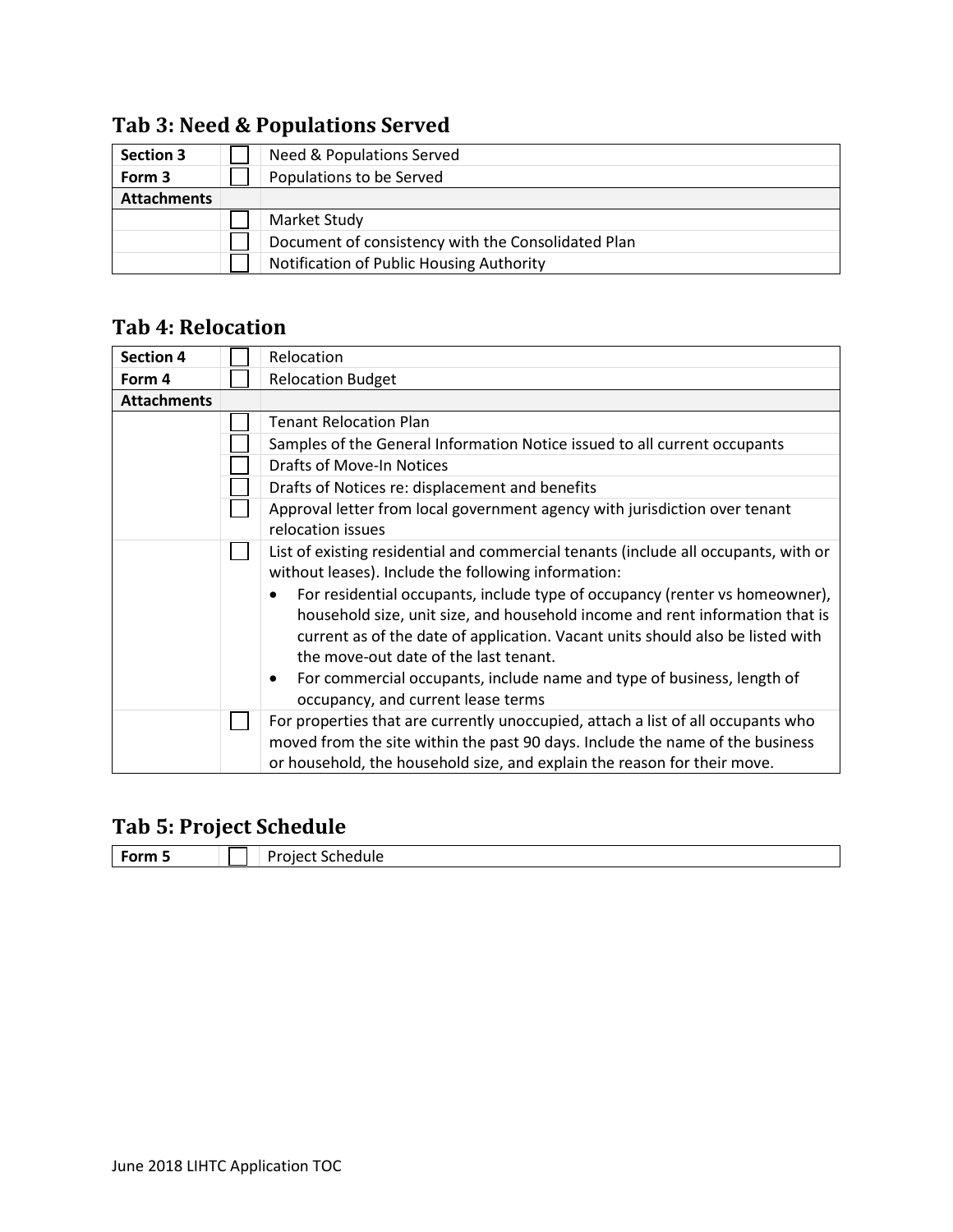### **Tab 6: Development Budgets**

| Section 6          |     | Development Budget Narrative                                      |
|--------------------|-----|-------------------------------------------------------------------|
| Form 6A            |     | <b>Development Budgets</b>                                        |
| Form 6B            |     | <b>Development Budget Details</b>                                 |
| Form 6C            |     | LIHTC Budget (Basis Calculation)                                  |
| Form 6D            |     | <b>LIHTC Calculation</b>                                          |
| Form 6E            | NA. | Fee Schedule - NOT REQUIRED                                       |
| <b>Attachments</b> |     |                                                                   |
|                    |     | Documentation of QCT Status for 130% basis boost                  |
|                    |     | Appraisal or Property Tax Assessment (Related Party Transactions) |

### **Tab 7: Project Financing**

| <b>Section 7</b>   | <b>Project Financing</b>                                                                                                                                                                                                                                                                                                                                     |
|--------------------|--------------------------------------------------------------------------------------------------------------------------------------------------------------------------------------------------------------------------------------------------------------------------------------------------------------------------------------------------------------|
| Form 7A            | <b>Financing Sources</b>                                                                                                                                                                                                                                                                                                                                     |
| Form 7B            | <b>Estimate of Cash Flow During Development</b>                                                                                                                                                                                                                                                                                                              |
| <b>Attachments</b> |                                                                                                                                                                                                                                                                                                                                                              |
|                    | <b>Funding Commitment Letters</b>                                                                                                                                                                                                                                                                                                                            |
|                    | Letters for Committed Donations (including Sponsor Donations)                                                                                                                                                                                                                                                                                                |
|                    | Capital Campaign Plan, if funding includes a Capital Campaign                                                                                                                                                                                                                                                                                                |
|                    | Projects eligible for Historic Rehabilitation Tax Credits:                                                                                                                                                                                                                                                                                                   |
|                    | Itemized breakdown of the residential Qualified Rehabilitation<br>$\bullet$<br>Expenses, the commercial or other non-residential Qualified<br>Rehabilitation Expenses, the total Qualified Rehabilitation Expenses<br>Explanation of any differences in the residential Qualified Rehabilitation<br>$\bullet$<br><b>Expenses and the Total Project Costs</b> |
|                    | Detailed calculation of the Historic Rehabilitation Tax Credit proceeds<br>$\bullet$<br>for the Residential portion of the Project                                                                                                                                                                                                                           |

### **Tab 8: Project Operations**

| <b>Section 8</b>   | <b>Project Operations</b>                                                        |
|--------------------|----------------------------------------------------------------------------------|
| Form 8A            | Proposed Rents and AMIs Served                                                   |
| Form 8B            | Operating, Service and Rent Subsidy Sources                                      |
| Form 8C            | Personnel (Service and Operating) and Non-Personnel Service Expenses             |
| Form 8D            | <b>Operating Pro Forma</b>                                                       |
| Form 8E            | <b>Operating Pro Forma Details</b>                                               |
| <b>Attachments</b> |                                                                                  |
|                    | Documentation of Utility Allowance calculations and schedule. If using a Utility |
|                    | Allowance based on an Energy Consumption Model, attach evidence of selected      |
|                    | engineer as well as a copy of the energy consumption modeling plan               |
|                    | Projects with Rental Assistance: documentation of rental assistance              |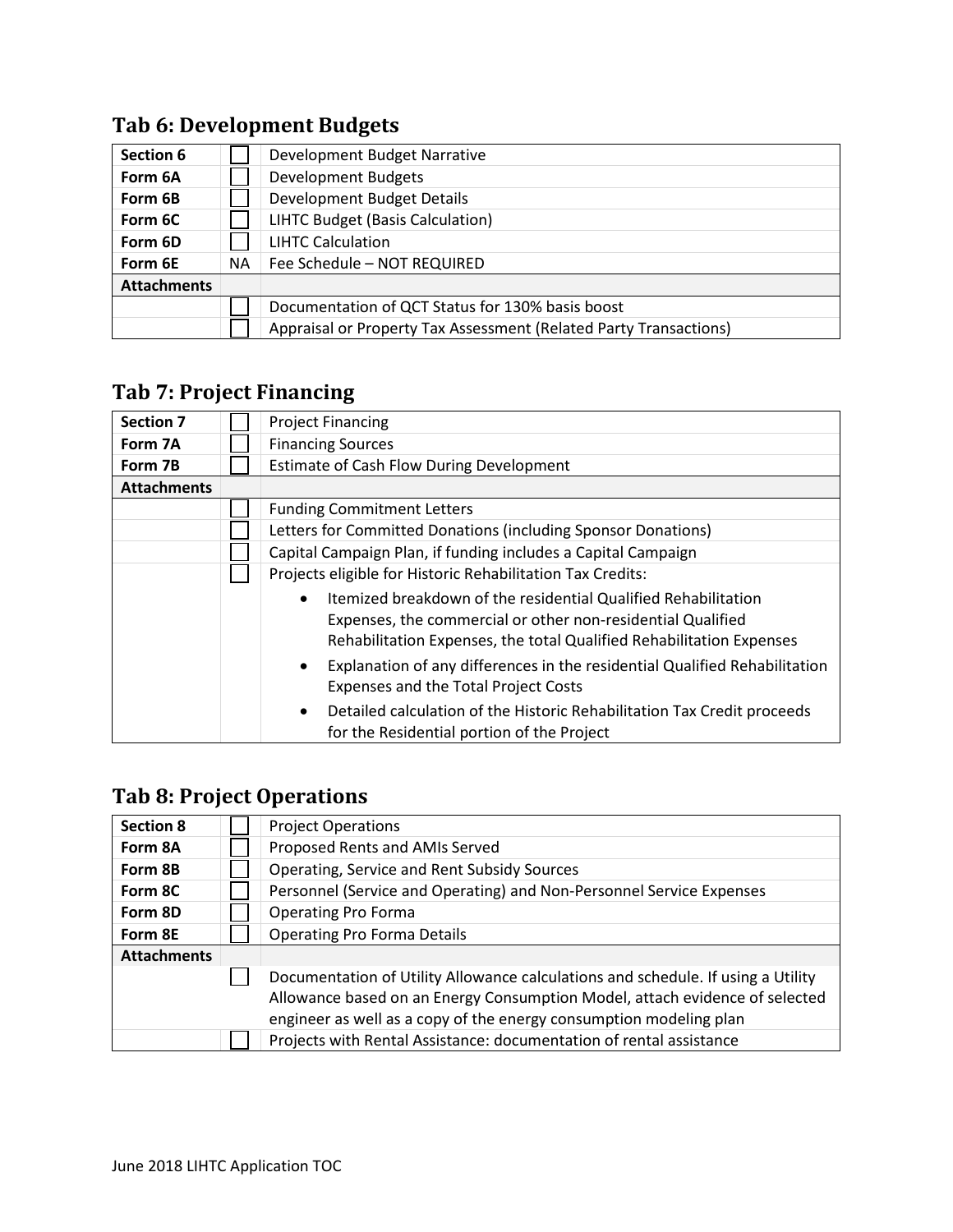## **Tab 9: Development Team**

| <b>Section 9</b>   | Development Team                                                              |
|--------------------|-------------------------------------------------------------------------------|
| Form 9A            | Project Team                                                                  |
| Form 9B            | <b>Identity of Interest Matrix</b>                                            |
| Form 9C            | Project Sponsor Experience                                                    |
| Form 9D            | Project Development Consultant Experience                                     |
| Form 9E            | Project Property Management Firm Experience                                   |
| <b>Attachments</b> |                                                                               |
|                    | Development Consultant Agreement                                              |
|                    | Signed board resolution authorizing application submittal (if applicable)     |
|                    | Secretary of State Certification of Existence (RCW 24.03) of Ownership Entity |
|                    | Certification Regarding Financial Solvency and Litigation Status              |
|                    | <b>Consent Granting Signature Authority</b>                                   |
|                    | Property management agreement or letter of intent                             |
|                    | IRS notification of Ownership Entity's federal identification number          |
|                    | Organizational chart identifying each entity or individual with an ownership  |
|                    | interest in the Project, including percentage of ownership.                   |

#### **Tab 10: Services**

| <b>Section 10</b>  | Services (if applicable) Only complete this section if the project is providing<br>Housing for the Homeless. |
|--------------------|--------------------------------------------------------------------------------------------------------------|
|                    |                                                                                                              |
| <b>Attachments</b> |                                                                                                              |
|                    | Letter from local jurisdiction confirming project's consistency with local Plan to                           |
|                    | <b>End Homelessness</b>                                                                                      |
|                    | Memorandum of Understanding with service provider(s) or on-site services<br>partnership letter.              |
|                    | Examples of assessment tools used                                                                            |
|                    | Services funding commitment letters                                                                          |
|                    | On-site services partnership letter, if applicable                                                           |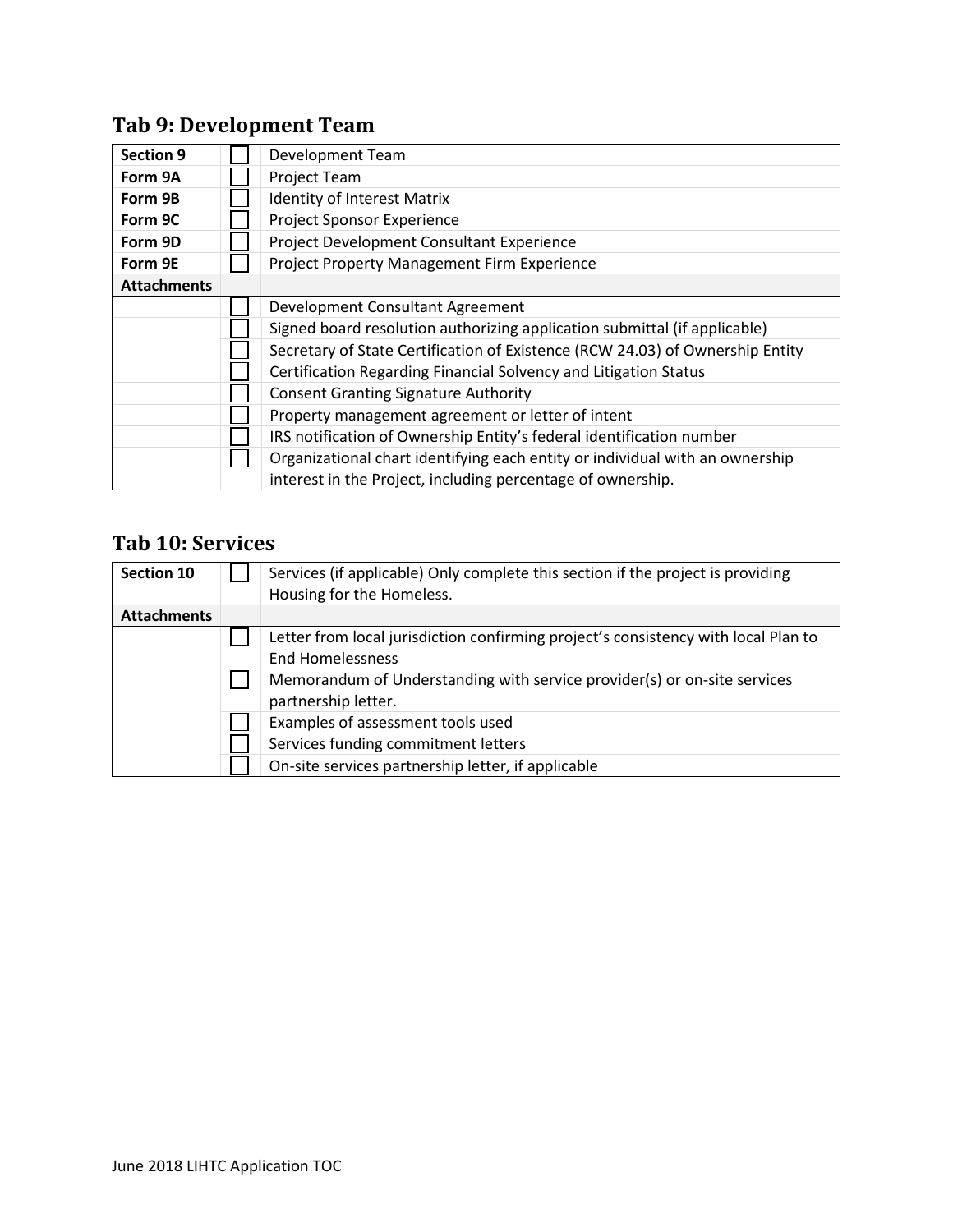#### **Tab 11: LIHTC Addendum**

| Addendum           | <b>Attach LIHTC Addendum Forms</b>                                                               |
|--------------------|--------------------------------------------------------------------------------------------------|
| <b>Attachments</b> |                                                                                                  |
|                    | Units designated at 30% AMI and below: demonstration of feasibility                              |
|                    | Certification of Ability to Contribute Equity to the Project                                     |
|                    | Leveraging Points: Backup documentation for sponsor loans or charitable                          |
|                    | contributions approved by the Commission                                                         |
|                    | At Risk of Loss or Market Conversion: documentation of eligibility under the                     |
|                    | applicable scenario                                                                              |
|                    | Historic Property Points: documentation of eligibility                                           |
|                    | Eligible Tribal Area Points: site map documenting eligibility                                    |
|                    | Location Efficiency Points: list of services with addresses and a site map                       |
|                    | documenting required walking distance                                                            |
|                    | Area Targeted by a Local Jurisdiction: documentation of eligibility and site map                 |
|                    | Transit Oriented Development: site map documenting eligibility                                   |
|                    | Community Revitalization Plan: See Policies 6.14 for backup documentation                        |
|                    | required.                                                                                        |
|                    | Job Center Points: site map documenting eligibility                                              |
|                    | High or Very High Opportunity Areas: copy of opportunity map with project<br>location indicated. |
|                    | <b>Nonprofit Sponsor Points:</b>                                                                 |
|                    | Nonprofit Organization's IRS determination letter                                                |
|                    | Articles of incorporation as filed with the Secretary of State                                   |
|                    | Bylaws and/or other governing instruments of the organization<br>$\bullet$                       |
|                    | Documentation of ownership and Material Participation                                            |
|                    | <b>Certification of Non-Affiliation</b>                                                          |
|                    | <b>Board Member list</b>                                                                         |
|                    | Urban Type Projects - Documentation of eligibility                                               |
|                    | Eventual Tenant Ownership - copy of eventual tenant ownership plan that is                       |
|                    | unique to the property.                                                                          |
|                    | Acquisition Credit - Documentation of compliance with 10 year rule                               |
|                    | <b>Energy Consumption Model Utility Allowance:</b>                                               |
|                    | Evidence of selected engineer                                                                    |
|                    | Plan for energy consumption model                                                                |
|                    | Pre-approvals or waivers granted by the Commission                                               |
|                    | Application fee                                                                                  |